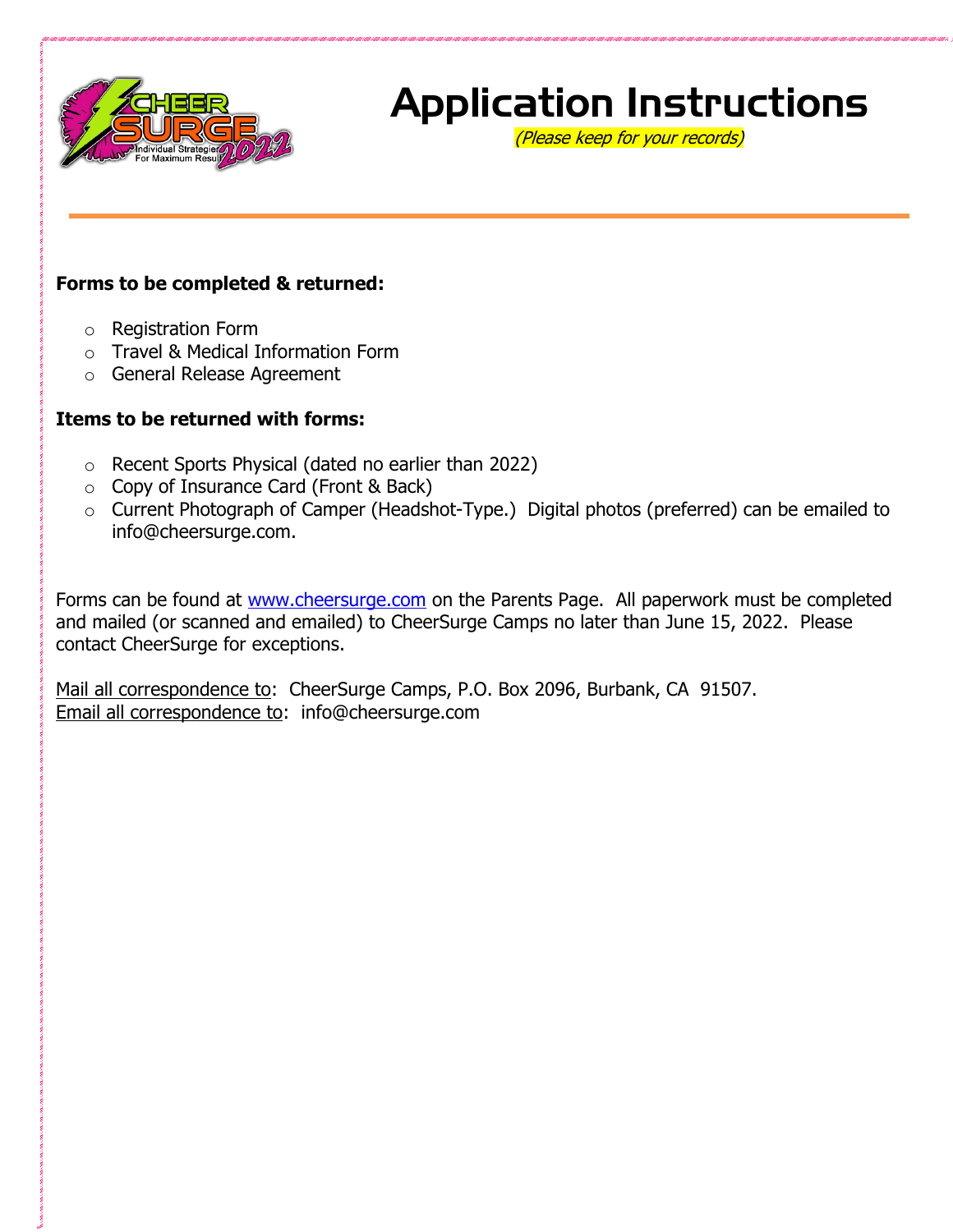

# Registration Form

(Please complete one form per camper, even if you paid online.)

| Camper Name                     | (Nickname) | Date of Birth                           |
|---------------------------------|------------|-----------------------------------------|
|                                 |            |                                         |
| Parent / Guardian Names         |            | Camper Cell Phone Number                |
| <b>Address</b>                  |            | Parent / Guardian Cell Phone (Mother)   |
| City, State, Zip Code           |            | Parent / Guardian Cell Phone (Father)   |
|                                 |            |                                         |
| Parent / Guardian Email Address |            | <b>Camper Email Address</b>             |
| Home Phone Number               |            | Name of Roommate Choice (If Applicable) |

Camp tuition is \$1599.00 if paid in full by June 15, 2022. Payment made after June 15<sup>th</sup> will incur a \$100 late fee. Tuition includes all instruction, entertainment, room and board. Space is very limited. Reserve now by mailing **this form and a non-refundable \$300.00 deposit** to: CheerSurge, P.O. Box 2096, Burbank, CA 91507.

|    | 1. Are you on a competitive team? |  |  |  |  | Name of Team: |  |  | .evel: |  |
|----|-----------------------------------|--|--|--|--|---------------|--|--|--------|--|
| __ |                                   |  |  |  |  |               |  |  |        |  |

2. Do you cheer at school or for a recreational team? \_\_\_\_\_\_\_\_\_\_ Name of Team: \_\_\_\_\_\_\_\_\_\_\_\_\_\_\_\_\_\_\_\_\_ 3. What cheer skill(s) would you like to work on during the Camp?

 $\_$  ,  $\_$  ,  $\_$  ,  $\_$  ,  $\_$  ,  $\_$  ,  $\_$  ,  $\_$  ,  $\_$  ,  $\_$  ,  $\_$  ,  $\_$  ,  $\_$  ,  $\_$  ,  $\_$  ,  $\_$  ,  $\_$  ,  $\_$  ,  $\_$  ,  $\_$  ,  $\_$  ,  $\_$  ,  $\_$  ,  $\_$  ,  $\_$  ,  $\_$  ,  $\_$  ,  $\_$  ,  $\_$  ,  $\_$  ,  $\_$  ,  $\_$  ,  $\_$  ,  $\_$  ,  $\_$  ,  $\_$  ,  $\_$  ,  $\_$  ,  $\_$  ,  $\_$  ,  $\_$  ,  $\_$  ,  $\_$  ,  $\_$  ,  $\_$  ,  $\_$  ,  $\_$  ,  $\_$  ,  $\_$  ,  $\_$  ,  $\_$  ,  $\_$  ,  $\_$  ,  $\_$  ,  $\_$  ,  $\_$  ,  $\_$  ,  $\_$  ,  $\_$  ,  $\_$  ,  $\_$  ,  $\_$  ,  $\_$  ,  $\_$  ,  $\_$  ,  $\_$  ,  $\_$  ,  $\_$  ,  $\_$  ,  $\_$  ,  $\_$  ,  $\_$  ,  $\_$  ,  $\_$  ,

All cheerleaders will be given one CheerSurge T-Shirt. Please select a size.

|                                     | Size (Circle One)               | Quantity | Amount        | Color                 | <b>Notes</b> |
|-------------------------------------|---------------------------------|----------|---------------|-----------------------|--------------|
| <b>CheerSurge</b><br><b>T-Shirt</b> | YS, YM, YL, YXL,<br>S, M, L, XL |          | Complimentary | <b>Perfectly Pink</b> |              |

**Select Your Payment:**

- o **Payment submitted (\$300.00 Min.) \$\_\_\_\_\_\_\_\_\_\_\_\_\_\_\_**
- o **Check here if paid online**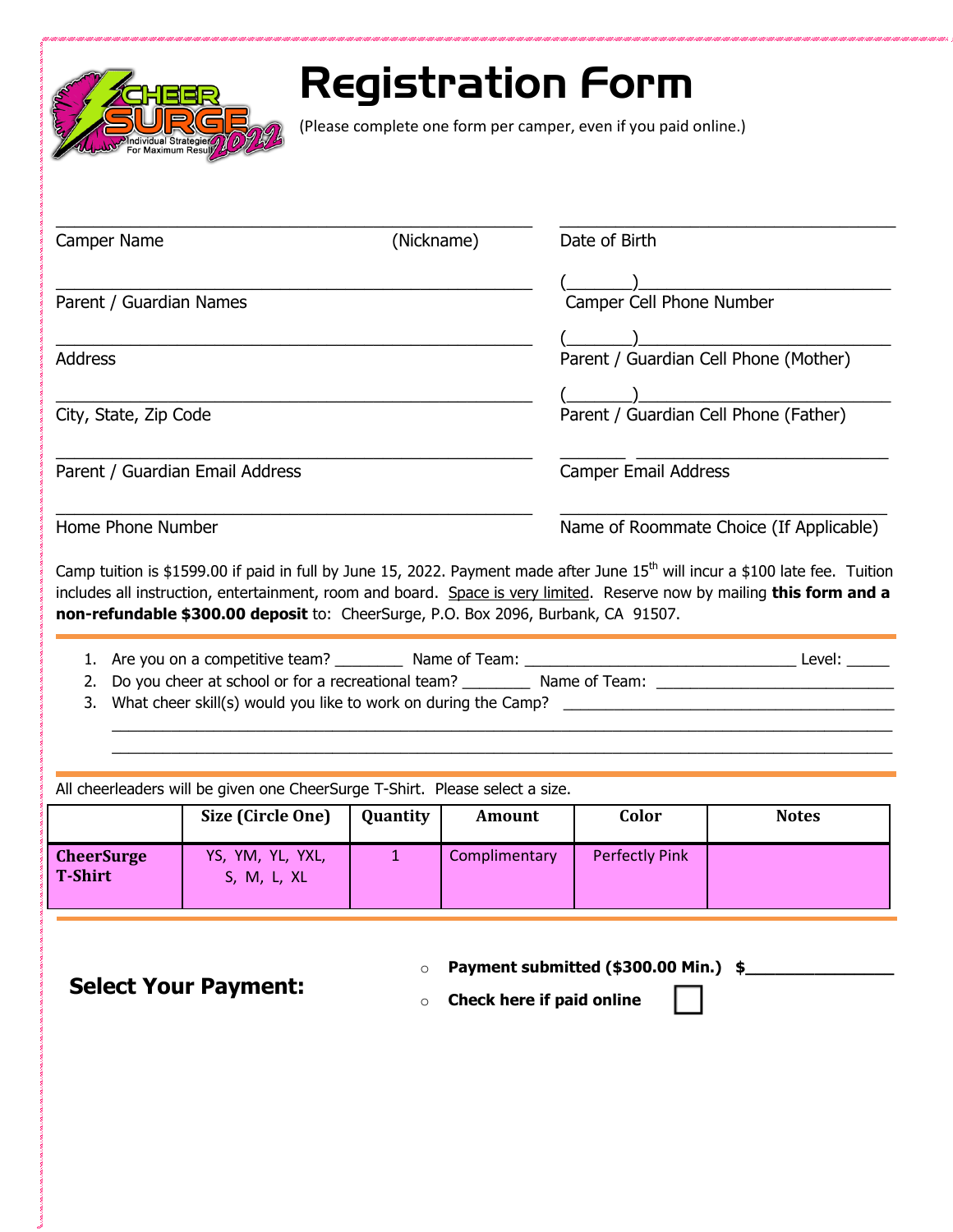

## Travel & Medical Information

**Name of Camper:** 

### **Travel:**

Arrival time at the **Top Gun Orlando Gym** (Ocoee, FL) is between 1:30 – 3:00 PM on **Sunday, July 10**. Departure time from the Top Gun Gym is at 10:00 AM on **Friday, July 15**. **Please note this is a change from last year.**

|      | I will be driving to camp. If someone other than the parent(s) will be transporting your camper, please indicate<br>here:                                                                                                                                                                                                                                                                                                 |
|------|---------------------------------------------------------------------------------------------------------------------------------------------------------------------------------------------------------------------------------------------------------------------------------------------------------------------------------------------------------------------------------------------------------------------------|
|      |                                                                                                                                                                                                                                                                                                                                                                                                                           |
|      | I will be flying to and from camp with my parents. No additional transportation required.                                                                                                                                                                                                                                                                                                                                 |
|      | I will be flying to and from camp alone. Please use <b>Orlando International Airport (MCO)</b> . Flights must arrive<br>between 12PM - 4PM Sunday, July 10 and depart between 9AM - 2PM Friday, July 15. Be sure to email<br>CheerSurge (info@cheersurge.com) to ensure transportation to and from the airport can be accommodated. A<br>transportation fee may be added to the tuition cost and must be paid in advance. |
|      | <b>Medical:</b>                                                                                                                                                                                                                                                                                                                                                                                                           |
|      |                                                                                                                                                                                                                                                                                                                                                                                                                           |
|      | <b>Emergency Contact:</b> (Best way to reach parents / guardians in an emergency)                                                                                                                                                                                                                                                                                                                                         |
| Name | Phone                                                                                                                                                                                                                                                                                                                                                                                                                     |
|      | <b>Recommendations &amp; Restrictions:</b>                                                                                                                                                                                                                                                                                                                                                                                |
|      | Allergies (food and other):                                                                                                                                                                                                                                                                                                                                                                                               |
|      | <b>Swimming Restrictions:</b>                                                                                                                                                                                                                                                                                                                                                                                             |
|      | Prescription medication to be taken at camp:                                                                                                                                                                                                                                                                                                                                                                              |
|      | Directions for administering:<br>NOTE: ALL PRESCRIPTION MEDICATIONS MUST BE IN THE ORIGINAL BOTTLE.                                                                                                                                                                                                                                                                                                                       |

I hereby grant permission to **CheerSurge Camps** to render or secure proper treatment for my child when an urgent or emergency medical condition occurs.

 $\_$  ,  $\_$  ,  $\_$  ,  $\_$  ,  $\_$  ,  $\_$  ,  $\_$  ,  $\_$  ,  $\_$  ,  $\_$  ,  $\_$  ,  $\_$  ,  $\_$  ,  $\_$  ,  $\_$  ,  $\_$  ,  $\_$  ,  $\_$  ,  $\_$  ,  $\_$  ,  $\_$  ,  $\_$  ,  $\_$  ,  $\_$  ,  $\_$  ,  $\_$  ,  $\_$  ,  $\_$  ,  $\_$  ,  $\_$  ,  $\_$  ,  $\_$  ,  $\_$  ,  $\_$  ,  $\_$  ,  $\_$  ,  $\_$  ,

Signature of Parent / Guardian Date